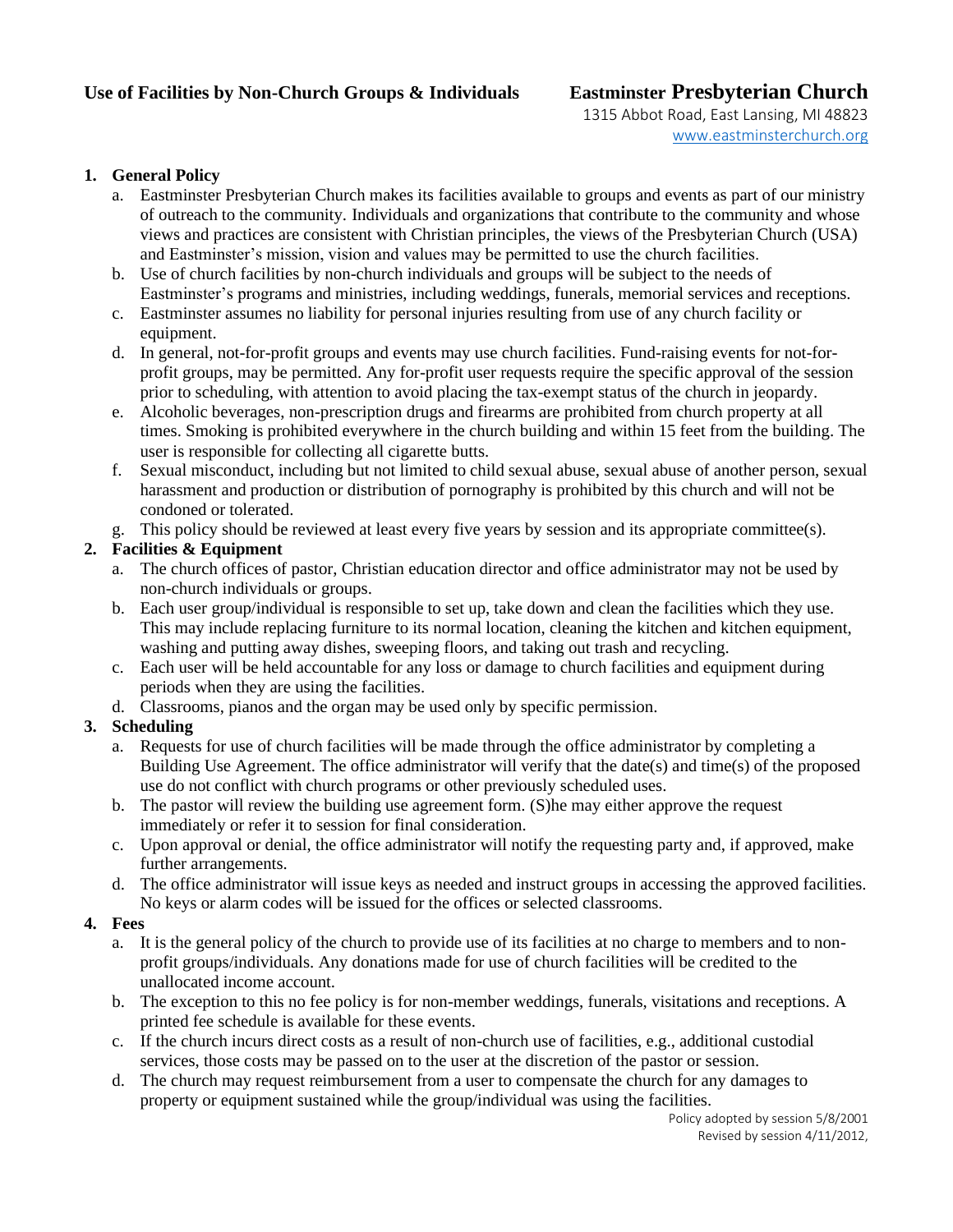# **Building Use Agreement Eastminster Presbyterian Church**

1315 Abbot Road, East Lansing, MI 48823 www.eastminsterchurch.org

|                                                                                                                                                                                                                                | 517-337-0893 |
|--------------------------------------------------------------------------------------------------------------------------------------------------------------------------------------------------------------------------------|--------------|
| <b>Building User</b>                                                                                                                                                                                                           |              |
|                                                                                                                                                                                                                                |              |
| Individual contact name                                                                                                                                                                                                        |              |
|                                                                                                                                                                                                                                |              |
|                                                                                                                                                                                                                                |              |
| <b>Use/Event Information</b>                                                                                                                                                                                                   |              |
|                                                                                                                                                                                                                                |              |
| Event/program description example of the state of the state of the state of the state of the state of the state of the state of the state of the state of the state of the state of the state of the state of the state of the |              |
|                                                                                                                                                                                                                                |              |
| Special needs/comments                                                                                                                                                                                                         |              |
|                                                                                                                                                                                                                                |              |

*Eastminster Presbyterian Church makes its church facilities available to groups and events as part of our ministry of outreach to the community. We request that persons using the church respect the facility, the equipment, and the people of the congregation. The following regulations and guidelines have been established to help insure a satisfactory relationship between the church and your group or program.*

WHEREAS, Eastminster Presbyterian Church agrees to let the above-named User use the above -described premises for the above-described purpose provided that the following terms and conditions are agreed to and met, **IT IS THEREFORE AGREED BY AND BETWEEN THE PARTIES:**

- 1. User agrees and understands that **church events and programs take priority** over outside group meetings or events. From time to time, this may require adjustment or cancellation of the User's event or activities, or accommodating the User in another room or part of the church facility.
- 2. User understands that **there may be a charge** for use of the church facilities, pursuant to the attached schedule. Donations to help defray building operation costs are always welcome and gratefully accepted.
- 3. User agrees to **conduct a visual inspection** of the premises, including entrances and exits, prior to each use, and warrants that the premises will be used only if it is in a safe condition.
- 4. User agrees to **use only the facilities and rooms agreed to** as per this form and to not take any item or materials from the area that does not belong to the User.
- 5. User agrees to be **responsible for preparing for use and returning to the pre-use condition** all areas of the premises which User will use, including entrances and exits. Tables and chairs will be returned to their original positions.
- 6. **Smoking is prohibited** inside the building and within 15' of the building entrances. **Alcohol or illegal drug consumption is prohibited** in the building and anywhere on the church property.
- 7. User agrees that it **will not use the premises for any unlawful purposes**, and will obey all laws, rules, and regulations of all governmental authorities while using the above-described facilities.
- 8. User will be **responsible to the church for any and all damages** to the church's property, arising during